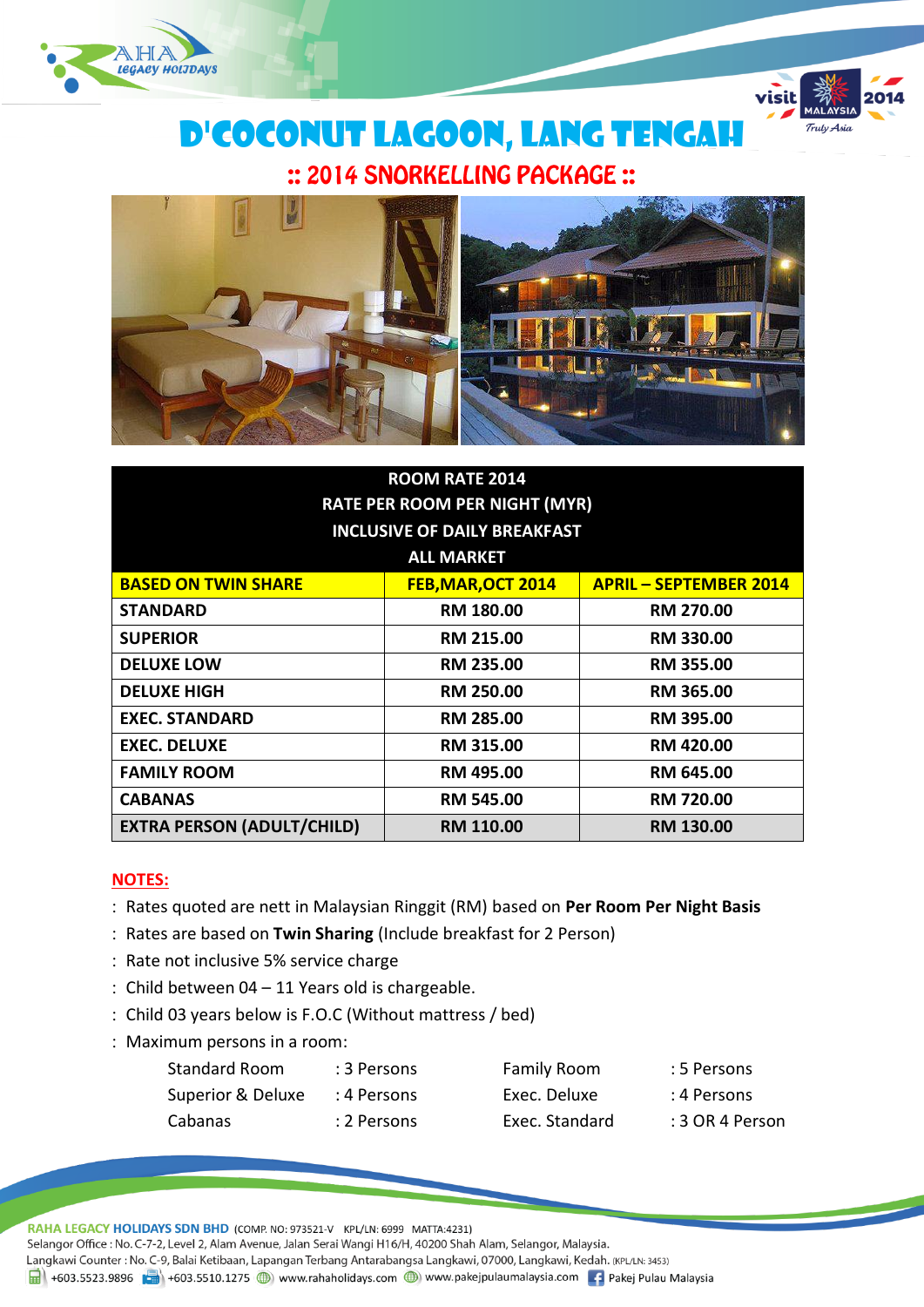



| <b>3D2N SNORKELLING FULLBOARD PACKAGE</b>                                                             |               |               |                                         |               |                  |
|-------------------------------------------------------------------------------------------------------|---------------|---------------|-----------------------------------------|---------------|------------------|
|                                                                                                       |               |               | (RATE PER PERSON-MYR) - MALAYSIA MARKET |               |                  |
| $14^{TH}$ FEB 2014 – 31 <sup>ST</sup> MAR 2014 & 1 <sup>ST</sup> OCT 2014 – 31 <sup>ST</sup> OCT 2014 |               |               |                                         |               |                  |
| <b>ROOM TYPE</b>                                                                                      | <b>SINGLE</b> | <b>TWIN</b>   | <b>TRIPLE</b>                           | <b>QUAD</b>   | <b>EXT.NIGHT</b> |
| <b>EAST WING</b>                                                                                      |               |               |                                         |               |                  |
| <b>STANDARD</b>                                                                                       | <b>RM 405</b> | <b>RM 305</b> | <b>RM 285</b>                           | N/A           | <b>RM 155</b>    |
| <b>SUPERIOR</b>                                                                                       | <b>RM 455</b> | <b>RM 355</b> | <b>RM 335</b>                           | <b>RM 315</b> | <b>RM 170</b>    |
| <b>DELUXE LOW</b>                                                                                     | <b>RM 495</b> | <b>RM 395</b> | <b>RM 375</b>                           | <b>RM 355</b> | <b>RM 185</b>    |
| <b>DELUXE HIGH</b>                                                                                    | <b>RM 515</b> | <b>RM 415</b> | <b>RM 395</b>                           | <b>RM 375</b> | <b>RM 185</b>    |
| <b>WEST WING</b>                                                                                      |               |               |                                         |               |                  |
| <b>EXEC. STANDARD</b>                                                                                 | <b>RM 545</b> | <b>RM 445</b> | <b>RM 425</b>                           | <b>RM 405</b> | <b>RM 195</b>    |
| <b>EXEC. DELUXE</b>                                                                                   | <b>RM 565</b> | <b>RM 465</b> | <b>RM 445</b>                           | <b>RM 425</b> | <b>RM 195</b>    |
| <b>FAMILY (4PAX)</b>                                                                                  | N/A           | N/A           | <b>RM 485</b>                           | <b>RM 465</b> | <b>RM 185</b>    |
| <b>CABANAS</b>                                                                                        | <b>RM 695</b> | <b>RM 545</b> | <b>RM 515</b>                           | N/A           | <b>RM 215</b>    |
| $1^{ST}$ APRIL 2014 – 30 <sup>TH</sup> SEPTEMBER 2014                                                 |               |               |                                         |               |                  |
| <b>ROOM TYPE</b>                                                                                      | <b>SINGLE</b> | <b>TWIN</b>   | <b>TRIPLE</b>                           | <b>QUAD</b>   | <b>EXT.NIGHT</b> |
| <b>EAST WING</b>                                                                                      |               |               |                                         |               |                  |
| <b>STANDARD</b>                                                                                       | <b>RM 485</b> | <b>RM 385</b> | <b>RM 365</b>                           | N/A           | <b>RM 175</b>    |
| <b>SUPERIOR</b>                                                                                       | <b>RM 555</b> | <b>RM 455</b> | <b>RM 435</b>                           | <b>RM 405</b> | <b>RM 195</b>    |
| <b>DELUXE LOW</b>                                                                                     | <b>RM 615</b> | <b>RM 515</b> | <b>RM 495</b>                           | <b>RM 475</b> | <b>RM 215</b>    |
| <b>DELUXE HIGH</b>                                                                                    | <b>RM 635</b> | <b>RM 535</b> | <b>RM 515</b>                           | <b>RM 495</b> | <b>RM 215</b>    |
| <b>WEST WING</b>                                                                                      |               |               |                                         |               |                  |
| <b>EXEC. STANDARD</b>                                                                                 | <b>RM 675</b> | <b>RM 575</b> | <b>RM 555</b>                           | <b>RM 535</b> | <b>RM 235</b>    |
| <b>EXEC. DELUXE</b>                                                                                   | <b>RM 695</b> | <b>RM 595</b> | <b>RM 575</b>                           | <b>RM 555</b> | <b>RM 235</b>    |
| <b>FAMILY (4PAX)</b>                                                                                  | N/A           | N/A           | <b>RM 645</b>                           | <b>RM 625</b> | <b>RM 235</b>    |
| <b>CABANAS</b>                                                                                        | <b>RM 895</b> | <b>RM 795</b> | <b>RM 775</b>                           | N/A           | <b>RM 265</b>    |

\* Extension Night includes of 1 Breakfast, 1 Lunch, 1 Dinner

\* Rate not inclusive 5% service charge

RAHA LEGACY HOLIDAYS SDN BHD (COMP. NO: 973521-V KPL/LN: 6999 MATTA:4231)

Selangor Office : No. C-7-2, Level 2, Alam Avenue, Jalan Serai Wangi H16/H, 40200 Shah Alam, Selangor, Malaysia.

Langkawi Counter: No. C-9, Balai Ketibaan, Lapangan Terbang Antarabangsa Langkawi, 07000, Langkawi, Kedah. (KPL/LN: 3453)

 $\frac{1}{\text{H}}$  +603.5523.9896 +603.5510.1275 +603.5510.1275 + www.rahaholidays.com + www.pakejpulaumalaysia.com + Pakej Pulau Malaysia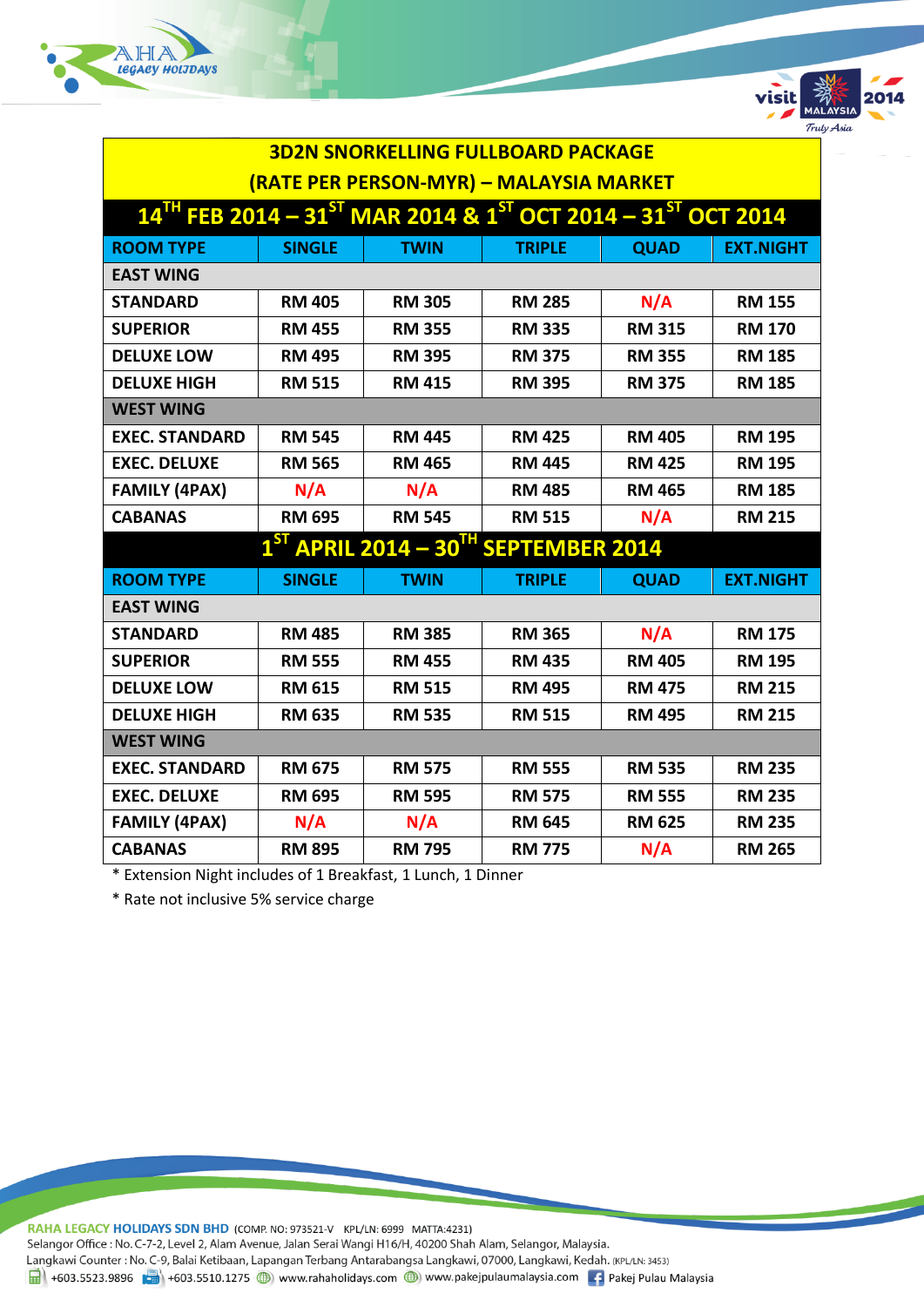



|                                                                                                       | <b>3D2N SNORKELLING FULLBOARD PACKAGE</b> |                                              |               |               |                  |
|-------------------------------------------------------------------------------------------------------|-------------------------------------------|----------------------------------------------|---------------|---------------|------------------|
|                                                                                                       |                                           | (RATE PER PERSON-MYR) - INTERNATIONAL MARKET |               |               |                  |
| $14^{TH}$ FEB 2014 - 31 <sup>ST</sup> MAR 2014 & 1 <sup>ST</sup> OCT 2014 - 31 <sup>ST</sup> OCT 2014 |                                           |                                              |               |               |                  |
| <b>ROOM TYPE</b>                                                                                      | <b>SINGLE</b>                             | <b>TWIN</b>                                  | <b>TRIPLE</b> | <b>QUAD</b>   | <b>EXT.NIGHT</b> |
| <b>EAST WING</b>                                                                                      |                                           |                                              |               |               |                  |
| <b>STANDARD</b>                                                                                       | <b>RM 485</b>                             | <b>RM 385</b>                                | <b>RM 365</b> | N/A           | <b>RM 175</b>    |
| <b>SUPERIOR</b>                                                                                       | <b>RM 535</b>                             | <b>RM 435</b>                                | <b>RM 415</b> | <b>RM 395</b> | <b>RM 190</b>    |
| <b>DELUXE LOW</b>                                                                                     | <b>RM 565</b>                             | <b>RM 465</b>                                | <b>RM 445</b> | <b>RM 425</b> | <b>RM 205</b>    |
| <b>DELUXE HIGH</b>                                                                                    | <b>RM 585</b>                             | <b>RM 485</b>                                | <b>RM 465</b> | <b>RM 445</b> | <b>RM 205</b>    |
| <b>WEST WING</b>                                                                                      |                                           |                                              |               |               |                  |
| <b>EXEC. STANDARD</b>                                                                                 | <b>RM 595</b>                             | <b>RM 495</b>                                | <b>RM 475</b> | <b>RM 455</b> | <b>RM 215</b>    |
| <b>EXEC. DELUXE</b>                                                                                   | <b>RM 605</b>                             | <b>RM 505</b>                                | <b>RM 485</b> | <b>RM 465</b> | <b>RM 215</b>    |
| <b>FAMILY (4PAX)</b>                                                                                  | N/A                                       | N/A                                          | <b>RM 510</b> | <b>RM 490</b> | <b>RM 215</b>    |
| <b>CABANAS</b>                                                                                        | <b>RM 695</b>                             | <b>RM 595</b>                                | <b>RM 575</b> | N/A           | <b>RM 235</b>    |
| $1ST$ APRIL 2014 – 30 <sup>TH</sup> SEPTEMBER 2014                                                    |                                           |                                              |               |               |                  |
| <b>ROOM TYPE</b>                                                                                      | <b>SINGLE</b>                             | <b>TWIN</b>                                  | <b>TRIPLE</b> | <b>QUAD</b>   | <b>EXT.NIGHT</b> |
| <b>EAST WING</b>                                                                                      |                                           |                                              |               |               |                  |
| <b>STANDARD</b>                                                                                       | <b>RM 575</b>                             | <b>RM 455</b>                                | <b>RM 435</b> | N/A           | <b>RM 195</b>    |
| <b>SUPERIOR</b>                                                                                       | <b>RM 645</b>                             | <b>RM 525</b>                                | <b>RM 505</b> | <b>RM 485</b> | <b>RM 215</b>    |
| <b>DELUXE LOW</b>                                                                                     | <b>RM 705</b>                             | <b>RM 585</b>                                | <b>RM 565</b> | <b>RM 545</b> | <b>RM 235</b>    |
| <b>DELUXE HIGH</b>                                                                                    | <b>RM 735</b>                             | <b>RM 615</b>                                | <b>RM 595</b> | <b>RM 575</b> | <b>RM 235</b>    |
| <b>WEST WING</b>                                                                                      |                                           |                                              |               |               |                  |
| <b>EXEC. STANDARD</b>                                                                                 | <b>RM 775</b>                             | <b>RM 655</b>                                | <b>RM 635</b> | <b>RM 615</b> | <b>RM 255</b>    |
| <b>EXEC. DELUXE</b>                                                                                   | <b>RM 805</b>                             | <b>RM 685</b>                                | <b>RM 665</b> | <b>RM 645</b> | <b>RM 255</b>    |
| <b>FAMILY (4PAX)</b>                                                                                  | N/A                                       | N/A                                          | <b>RM 735</b> | <b>RM 715</b> | <b>RM 255</b>    |
| <b>CABANAS</b>                                                                                        | <b>RM 995</b>                             | <b>RM 885</b>                                | <b>RM 865</b> | N/A           | <b>RM 285</b>    |

\* Extension Night includes of 1 Breakfast, 1 Lunch, 1 Dinner

\* Rate not inclusive 5% service charge

### **PACKAGE INCLUDES:**

- Welcome drink
- Accommodation in air-conditioned rooms
- : Return Boat transfer (Merang/P.Lang Tengah/Merang)
- 2 x Breakfast, 2 x Lunch, 2 x Dinner
- Free flow of hot beverages ie. Coffee & tea only (Excluding alcoholic & carbonated drinks)
- Complimentary 2 Snorkelling trips around Lang Tengah (excluding equipments). Not applicable for extension stay.

RAHA LEGACY HOLIDAYS SDN BHD (COMP. NO: 973521-V KPL/LN: 6999 MATTA:4231) Selangor Office : No. C-7-2, Level 2, Alam Avenue, Jalan Serai Wangi H16/H, 40200 Shah Alam, Selangor, Malaysia. Langkawi Counter: No. C-9, Balai Ketibaan, Lapangan Terbang Antarabangsa Langkawi, 07000, Langkawi, Kedah. (KPL/LN: 3453) 1988 +603.5523.9896 + +603.5510.1275 + +603.5510.1275 + +603.5510.1275 + +603.5510.1275 + +603.5510.1275 + +603.5510.1275 + +603.5510.1275 + +603.5510.1275 + +603.5510.1275 + +603.5510.1275 + +603.5510.1275 + +603.5510.127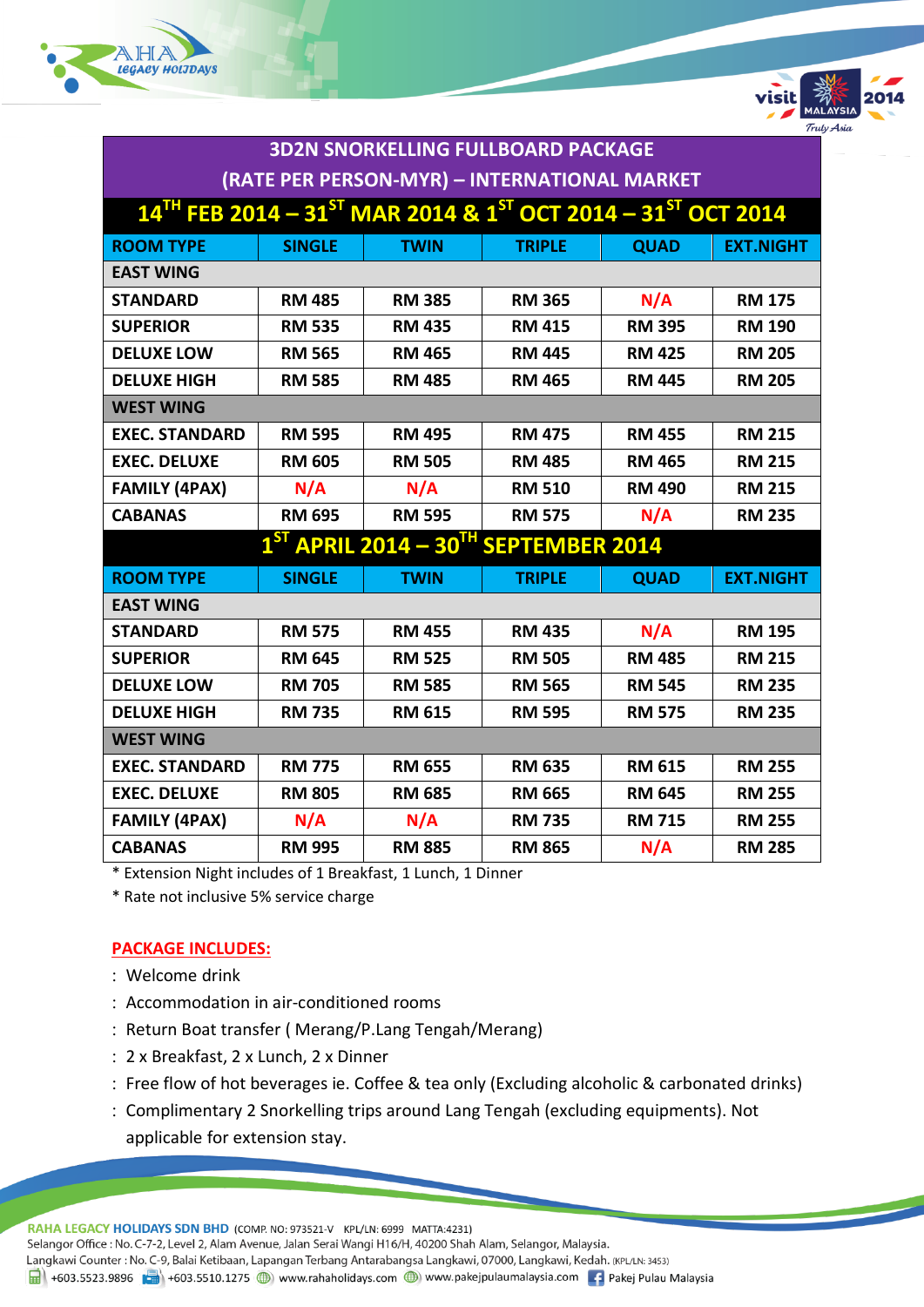



## **PACKAGE NOT INCLUDES:**

- : Marine Park Fee
- : Snorkeling Equipment
- : Insurance
- : Items not mention

# **CHILDREN RATE (4-11 YEARS):**

- Children Sharing Same Room with 2 Adults: 40% Discount on the Twin Adult Rate.
- Children Sharing Room with 1 Adult: One of the Childs will be Charge Full Twin Adult Rate.
- : If Children Not Sharing with Adults: Two Children will be Charge Full Twin Adult Rate.

## **NOTES:**

- A Surcharge **RM45/Person** applies during eves of Public Holidays, Public Holidays & School Holidays in Malaysia
- Daily **3 hour power cut-off (03.00pm – 06.00pm)** during February, March & October.
- 24 hours electricity from April until September unless due to unforeseen and uncontrollable circumstances.

## **CHECK IN / CHECK OUT TIME:**

- Check in : After 12.00pm
- Check out : before 10.30am
- Any request for check out time extension will be subject to room availability and resort management discretion
- : If extend check out time to / after 3.00pm, there will be nominal charge of RM100 per room.

### **LAND TRANSFER:**

- : Kuala Terengganu Airport Merang Jetty Kuala Terengganu Airport (S.I.C Basis) Rates : **RM65.00 Per Person (Adult/Child) – Min 2 Pax** (Airport transfer to Merang takes between 30 mins to 45 mins)
- : Kuala Terengganu Bus Station Merang Jetty Kuala Terengganu Bus Station (S.I.C Basis) Rates : **RM70.00 Per Person (Adult/Child) – Min 2 Pax** (KT Bus Station transfer to Merang takes between 60 Mins to 75 Mins)
- Single person transfer pay 2 person rate (S.I.C Basis)

RAHA LEGACY HOLIDAYS SDN BHD (COMP. NO: 973521-V KPL/LN: 6999 MATTA:4231) Selangor Office: No. C-7-2, Level 2, Alam Avenue, Jalan Serai Wangi H16/H, 40200 Shah Alam, Selangor, Malaysia. Langkawi Counter: No. C-9, Balai Ketibaan, Lapangan Terbang Antarabangsa Langkawi, 07000, Langkawi, Kedah. (KPL/LN: 3453) 1 +603.5523.9896 + +603.5510.1275 (b) www.rahaholidays.com (b) www.pakejpulaumalaysia.com + Pakej Pulau Malaysia